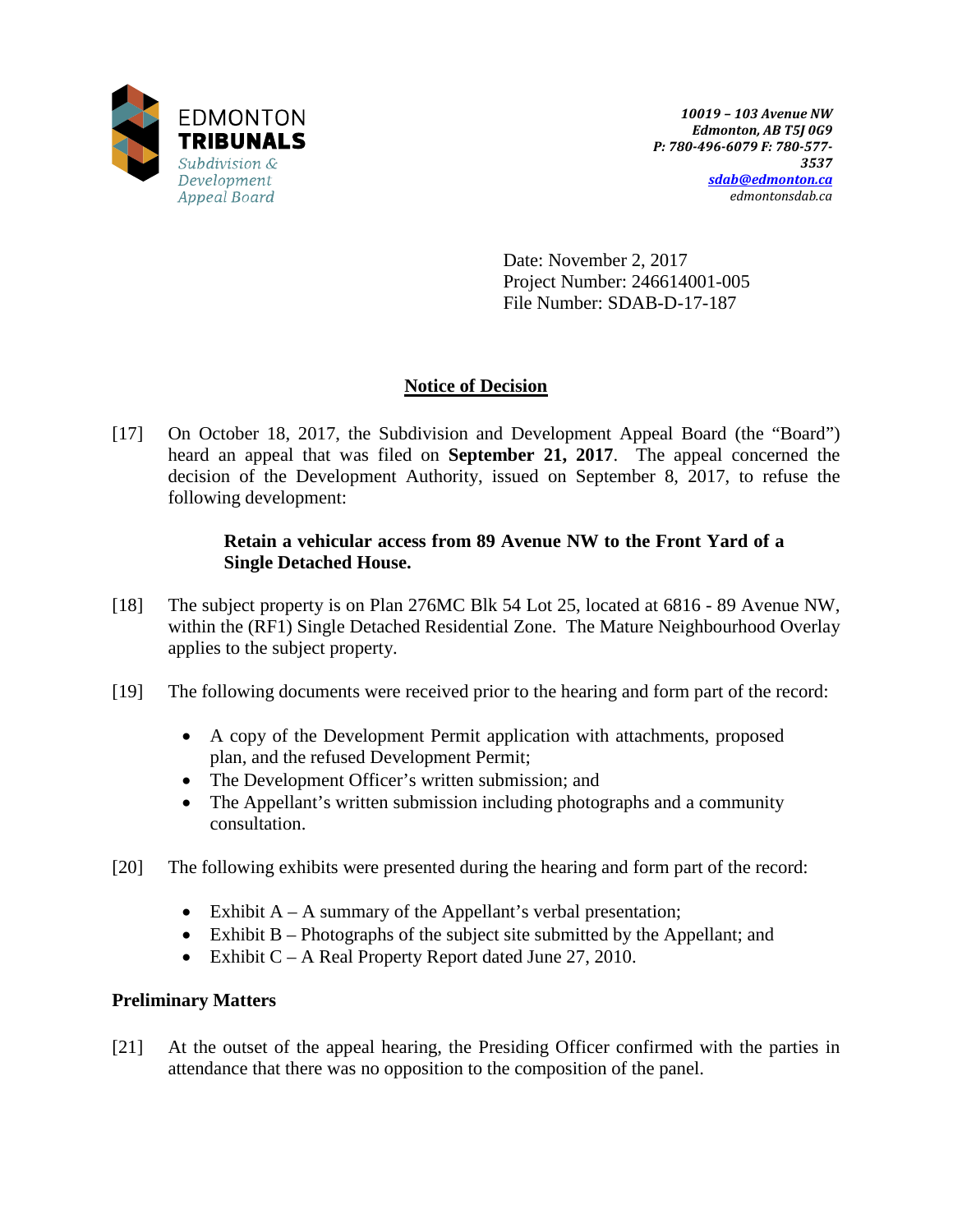- [22] The Presiding Officer outlined how the hearing would be conducted, including the order of appearance of parties, and no opposition was noted.
- [23] The appeal was filed on time, in accordance with section 686 of the *Municipal Government Act*, RSA 2000, c M-26.

#### **Summary of Hearing**

- *i) Position of the Appellant, Mr. W. Krause:*
- [24] He and his wife purchased the property in April, 2017 and made the decision to renovate the main floor and add a legal basement suite. Subsequently, an application to construct a legal basement suite and to convert the attached garage into living space was made.
- [25] They have also proposed to build a double car garage at the rear of the property to meet the required number of parking spaces for the house and basement suite.

The Board advised the Appellant that the current *Edmonton Zoning Bylaw* requires a minimum of one parking space for single detached housing and one parking space for a secondary suite.

- [26] Many delays in the permit process have resulted in a loss of time and money. He was informed to apply for a development permit and a variance to retain vehicular access to the front parking area that was originally grandfathered. This development permit application was refused on September 8, 2017. In his opinion, the permit process was intentionally delayed until after amendments were made to the *Edmonton Zoning Bylaw* on September 1, 2017.
- [27] He was only advised yesterday that community consultation was required and should be provided at the hearing in order to prevent a postponement of the hearing.
- [28] The entire process has taken 25 weeks.
- [29] Photographs were submitted as *Exhibit A* to illustrate the existing front driveway and the garage that existed before the renovations were completed as well as the crosswalk that is located in close proximity to the driveway. The photographs illustrate that vehicles are parked on or in front of the crosswalk, causing a blind spot that creates a safety risk for children attending the adjacent school.
- [30] In his opinion, retaining the driveway for vehicle parking will increase the "no parking" zone adjacent to the crosswalk because drivers will not block an occupied driveway.
- [31] If the attached garage had not been renovated the driveway would have been grandfathered.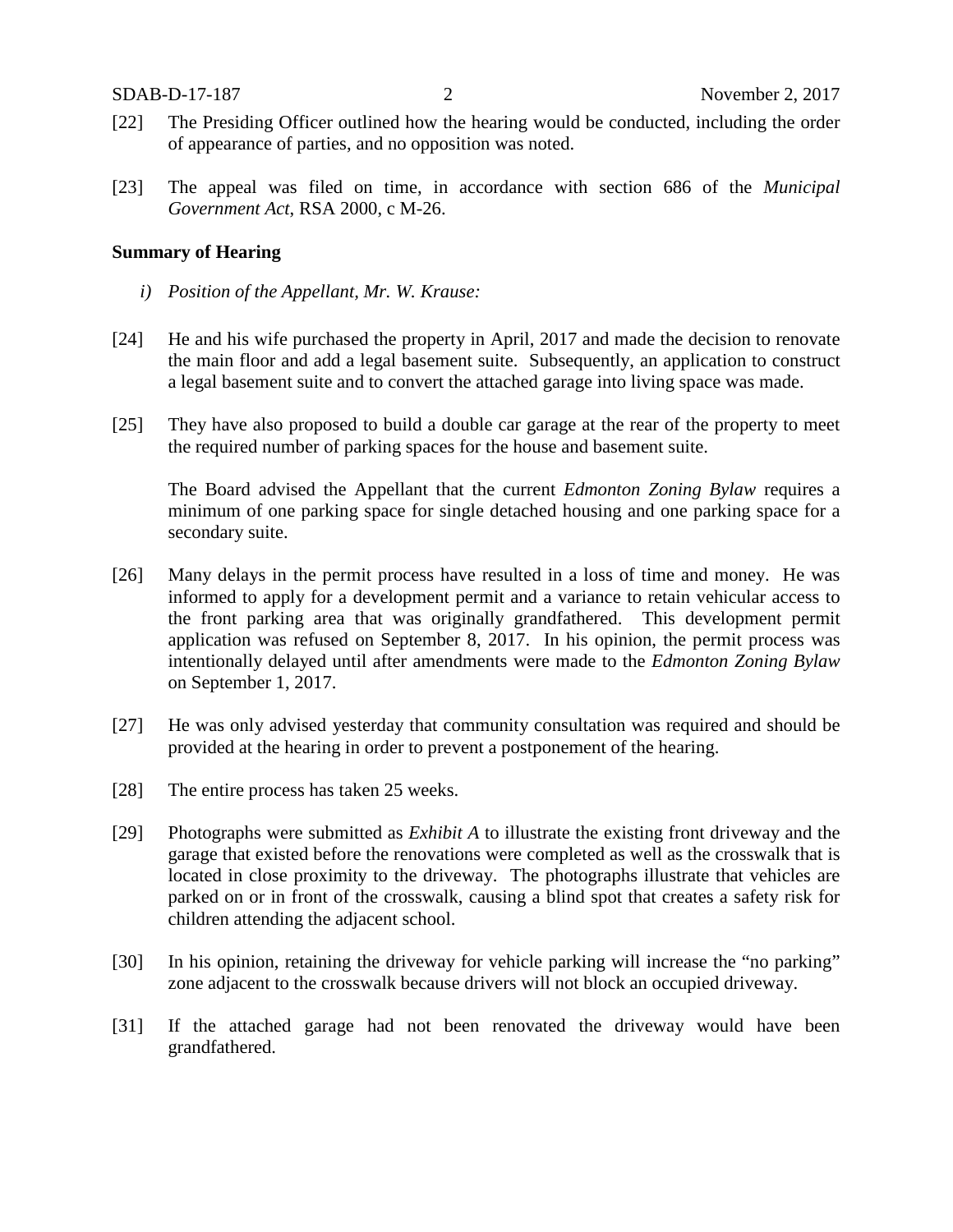- [32] Removing the driveway and replacing the curb cut will result in a significant financial hardship.
- [33] Mr. Krause provided the following information in response to questions from the Board:
	- a) He obtained 29 signatures of support from neighbouring property owners.
	- b) There are two parking spaces available inside the garage and one additional space in the rear yard.
	- c) A shipping container is currently parked on the front driveway to store tools and materials during the renovation process.
	- d) It is his intention to use the front driveway as an additional parking space for a vehicle, a boat or a camping trailer.
	- e) The front driveway has existed since the house was built in 1964.
	- f) A house that is located in close proximity has converted the attached garage to living space and it still has front driveway access.
	- g) There are other houses in the area that have front driveway access but he could not confirm if development permits had been issued. In his opinion, allowing the front driveway access is characteristic of this neighbourhood.
	- h) He is extremely careful when using the front driveway because of the close proximity to the crosswalk.
	- i) It was clarified that four of the 20 houses on the block face have front drive access, three of the driveways lead to attached front garages and one does not.
	- *ii) Position of the Development Authority, Mr. B. Liang*
- [18] Mr. Liang provided a written submission and did not attend the hearing.

#### **Decision**

- [19] The appeal is **ALLOWED IN PART** and the decision of the Development Authority is **VARIED**. The development is **GRANTED** with the following **CONDITIONS**:
	- 1. Parking is not allowed in the Front Yard, pursuant to section 54.2(2)(e) of the *Edmonton Zoning Bylaw*.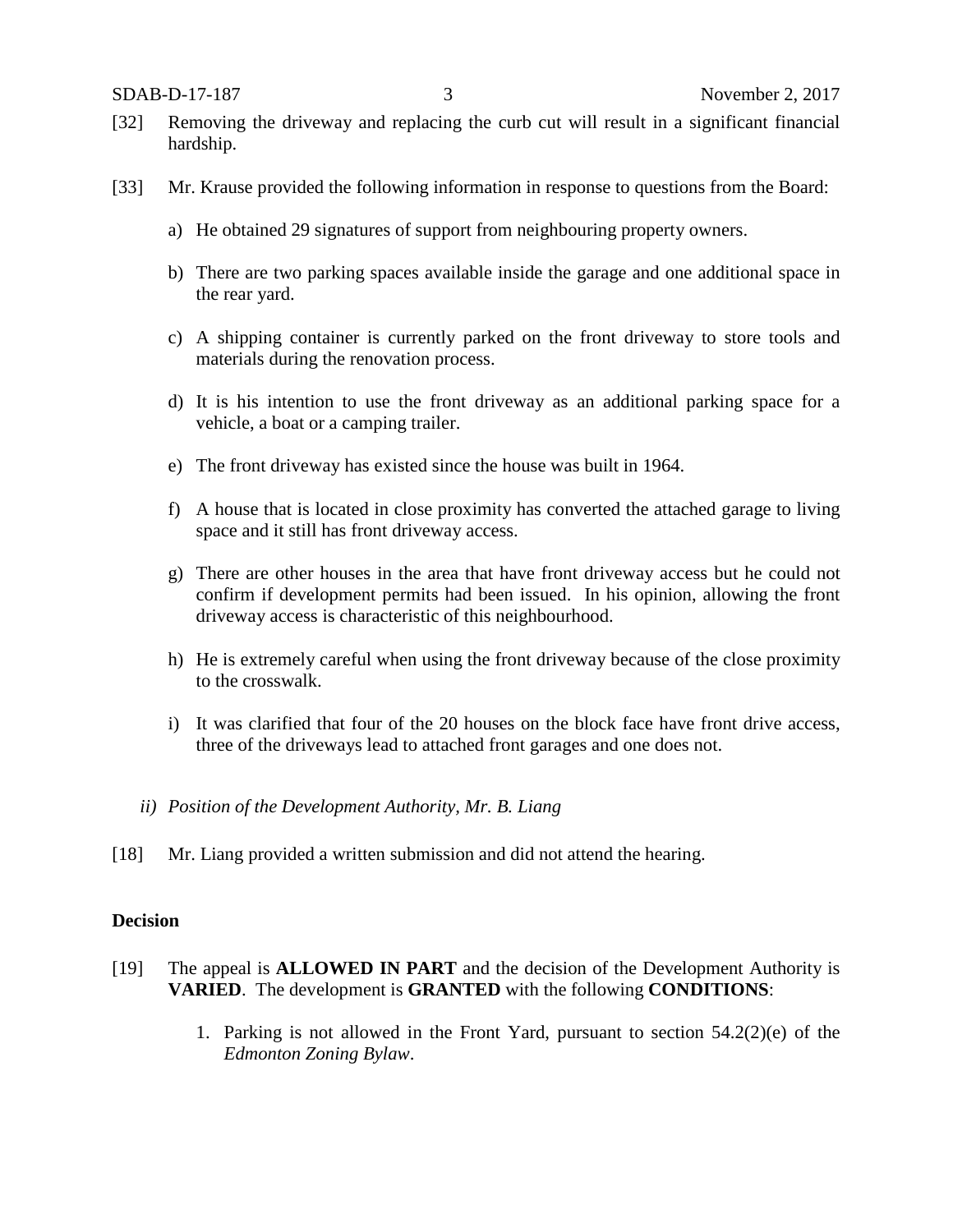2. A form or mix of Landscaping, such as *trees*, *shrubs*, *plants*, *lawns*, *ornamental plantings*; or decorative hardsurfacing elements such as *bricks*, *pavers*, *shale*, or *crushed rocks* shall be provided on the existing monolithic concrete portion of the Front Yard.

### **Reasons for Decision**

- [20] The proposed development is Accessory to Single Detached Housing which is a Permitted Use in the (RF1) Single Detached Residential Zone.
- [21] The Board has imposed a condition that parking is not allowed in the Front Yard. Based on the evidence provided a detached Garage will be constructed in the Rear Yard, which will provide the minimum on-site parking requirements of the *Edmonton Zoning Bylaw* for the Principal Dwelling and the Secondary Suite.
- [22] The existing Driveway is in close proximity to a crosswalk used by children attending the nearby school. The condition not to allow vehicle parking on the driveway addresses the safety concerns noted by the Appellant.
- [23] The Appellant submitted a petition of support containing 29 signatures from affected property owners who reside within the 60-metre notification radius. Therefore, the Board finds that the Appellant complied with the Community Consultation requirements pursuant to section 814.5 of the *Edmonton Zoning Bylaw*. The Board acknowledges the significant support from the neighbourhood; however, the Board finds that front Driveway is not characteristic of the neighbourhood for the following reason:
	- a. The Board notes that only four houses on this block face have existing front Driveway access and of those four, only one Driveway does not lead directly to a Garage. Therefore, the Board finds that allowing a variance to retain the existing front Driveway access, which does not lead to a Garage, is not characteristic of the neighbourhood.
- [24] Based on the above, it is the opinion of the Board, with the condition imposed that the existing front concrete pad with a restriction on vehicle access and parking, will not unduly interfere with the amenities of the neighbourhood nor materially interfere with or affect the use, enjoyment or value of neighbouring parcels of land.

Mr. W. Tuttle, Presiding Officer Subdivision and Development Appeal Board

Board members in attendance: Mr. V. Laberge, Mr. J. Wall, Ms. M. McCallum, Ms. G. Harris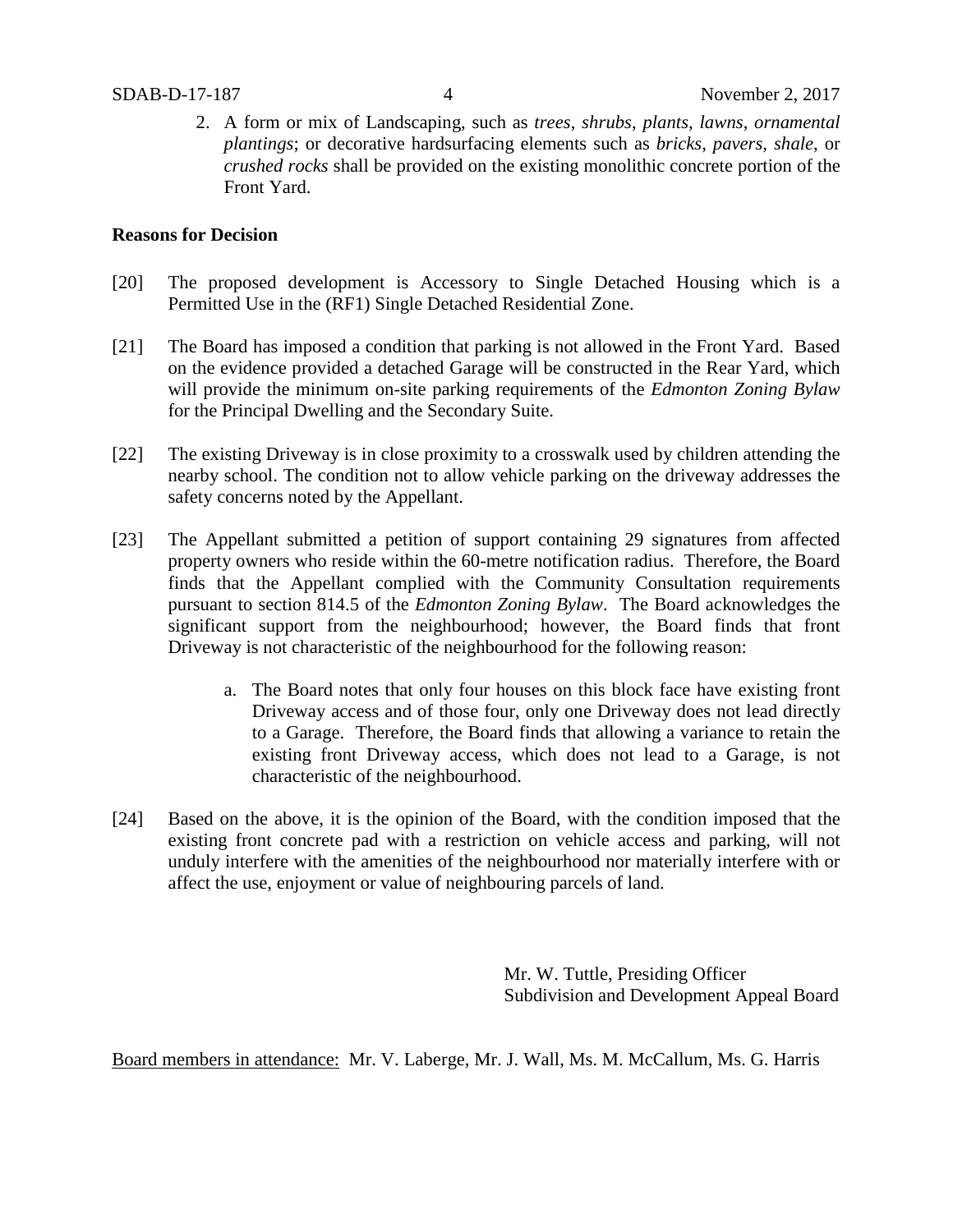## **Important Information for the Applicant/Appellant**

- 1. This is not a Building Permit. A Building Permit must be obtained separately from the Sustainable Development Department, located on the 2nd Floor, Edmonton Tower, 10111 – 104 Avenue NW, Edmonton, AB T5J 0J4.
- 2. Obtaining a Development Permit does not relieve you from complying with:
	- a) the requirements of the *Edmonton Zoning Bylaw*, insofar as those requirements have not been relaxed or varied by a decision of the Subdivision and Development Appeal Board,
	- b) the requirements of the *Alberta Safety Codes Act*,
	- c) the *Alberta Regulation 204/207 – Safety Codes Act – Permit Regulation*,
	- d) the requirements of any other appropriate federal, provincial or municipal legislation,
	- e) the conditions of any caveat, covenant, easement or other instrument affecting a building or land.
- 3. When an application for a Development Permit has been approved by the Subdivision and Development Appeal Board, it shall not be valid unless and until any conditions of approval, save those of a continuing nature, have been fulfilled.
- 4. A Development Permit will expire in accordance to the provisions of section 22 of the *Edmonton Zoning Bylaw, Bylaw 12800*, as amended.
- 5. This decision may be appealed to the Alberta Court of Appeal on a question of law or jurisdiction under section 688 of the *Municipal Government Act*, RSA 2000, c M-26. If the Subdivision and Development Appeal Board is served with notice of an application for leave to appeal its decision, such notice shall operate to suspend the Development Permit.
- 6. When a decision on a Development Permit application has been rendered by the Subdivision and Development Appeal Board, the enforcement of that decision is carried out by the Sustainable Development Department, located on the 2nd Floor, Edmonton Tower, 10111 – 104 Avenue NW, Edmonton, AB T5J 0J4.

*NOTE: The City of Edmonton does not conduct independent environmental checks of land within the City. If you are concerned about the stability of this property for any purpose, you should conduct your own tests and reviews. The City of Edmonton, when issuing a development permit, makes no representations and offers no warranties as to the suitability of the property for any purpose or as to the presence or absence of any environmental contaminants on the property.*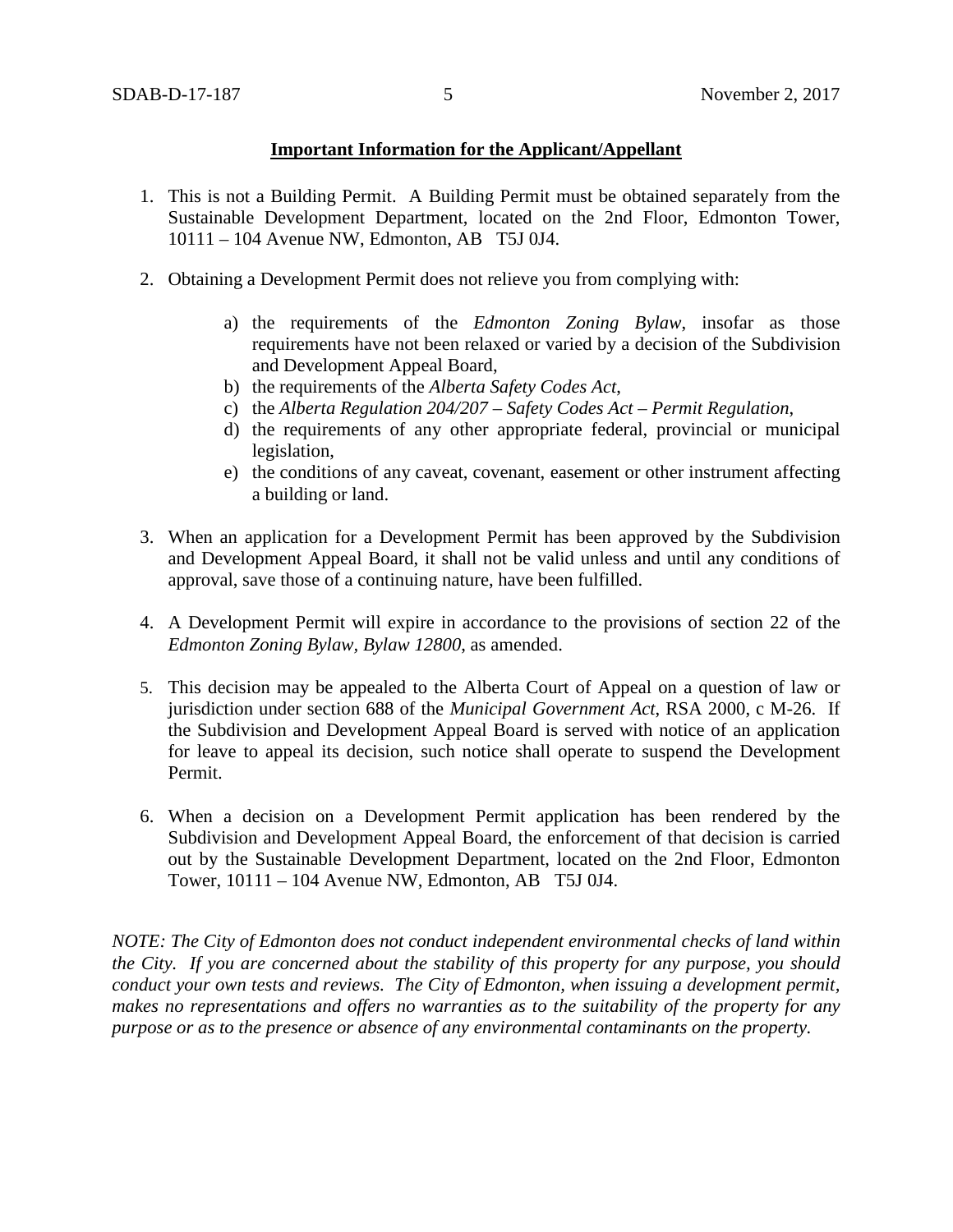

Date: November 2, 2017 Project Number: 257819394-001 File Number: SDAB-D-17-188

# **Notice of Decision**

[1] On October 18, 2017, the Subdivision and Development Appeal Board (the "Board") heard an appeal that was filed on **September 25, 2017**. The appeal concerned the decision of the Development Authority, issued on September 21, 2017, to refuse the following development:

> **Continue to operate a Restaurant with an Accessory Minor Amusement Establishment (two billiard tables), and to operate a Bar and Neighbourhood Pub and a Nightclub with 160 Seats and 250 square metres of Public Space (Vida Bar and Grill).**

- [2] The subject property is on Plan 4128HW Blk 38 Lot 12, located at 12225 118 Avenue NW, within the (CB1) Low Intensity Business Zone. The West Ingle Area Redevelopment Plan applies to the subject property.
- [3] The following documents were received prior to the hearing and form part of the record:
	- A copy of the Development Permit application with attachments, proposed plans, and the refused Development Permit;
	- The Development Officer's written submissions; and
	- The Appellant's written submissions and letters of support.

## **Preliminary Matters**

- [4] At the outset of the appeal hearing, the Presiding Officer confirmed with the parties in attendance that there was no opposition to the composition of the panel.
- [5] The Presiding Officer outlined how the hearing would be conducted, including the order of appearance of parties, and no opposition was noted.
- [6] The appeal was filed on time, in accordance with section 686 of the *Municipal Government Act*, RSA 2000, c M-26.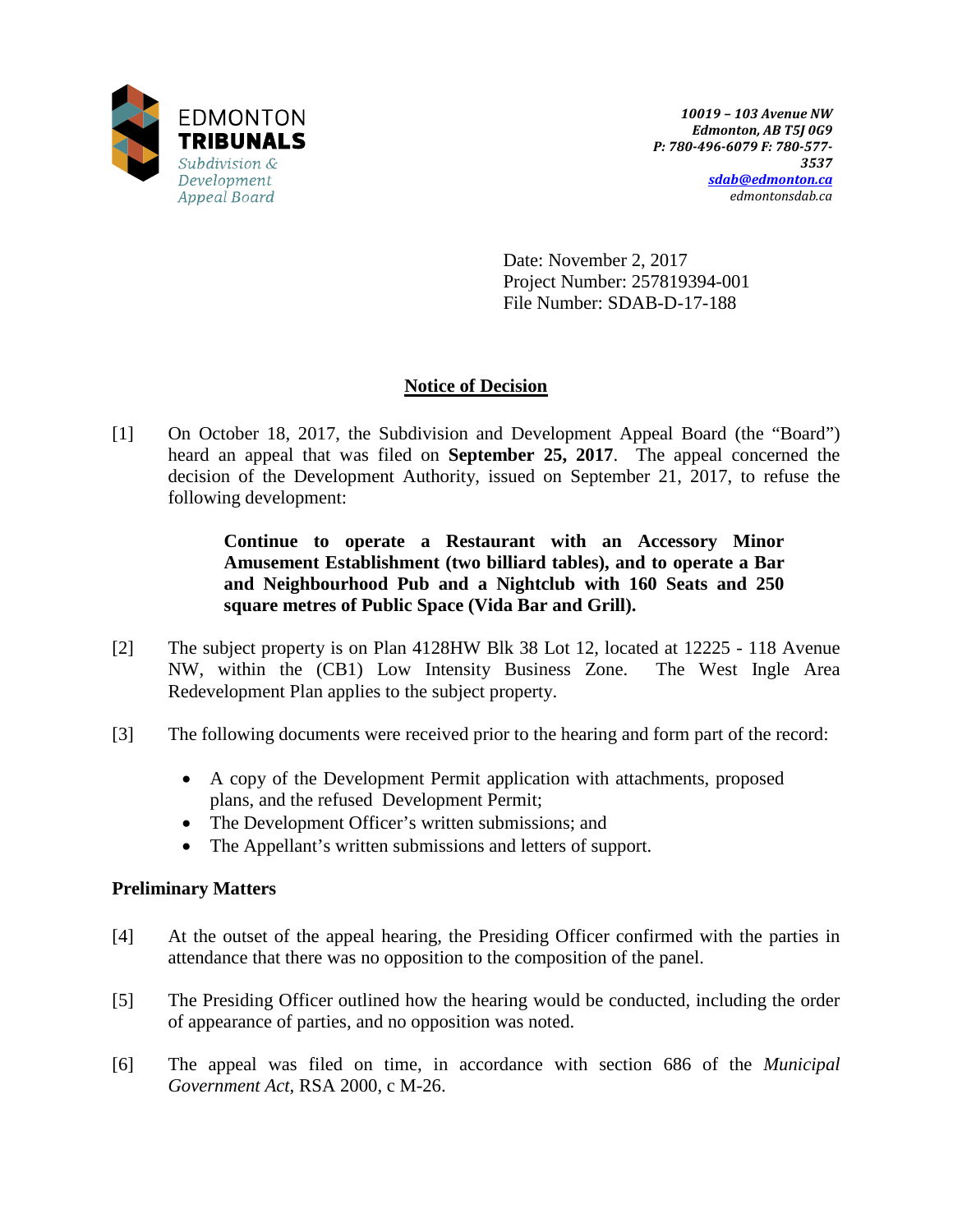## **Summary of Hearing**

- *i) Position of the Appellants, Ms. J. Mira, Mr. G. Mira and Mr. A. Mira, representing the Appellant, Vida Bar and Grill:*
- [7] Ms. Mira reviewed the development permit application process that was undertaken to add a Nightclub component to their business on Friday and Saturday nights to a previously approved development permit to operate a Restaurant with an Accessory Minor Amusement Establishment and a Bar and Neighbourhood Pub. Drawings were submitted to identify the location of the DJ booth.
- [8] They contacted neighbours within the 60-metre notification radius and advised them of their application to add the Nightclub component. They received some very positive feedback and some neighbours provided letters of support. The owner of the immediately adjacent business offered their parking lot on Friday and Saturday nights if additional parking was required.
- [9] The Development Officer refused the development permit after one noise complaint was received from a neighbour. This was the result of loud music being played in a vehicle that was parked in their parking lot after hours. However, because this occurred after hours, they had no control over vehicles parking on their property.
- [10] They talked with the neighbour who filed the complaint assuring them that if this incident had occurred during business hours, security would have addressed the problem.
- [11] All of the neighbouring business owners agree that the neighbourhood has improved since the subject building has been occupied.
- [12] This business is family run and children are allowed at all times. Live music and dancing are allowed on Friday and Saturday nights. The Edmonton Police Service has visited the premises on many occasions and has never identified any problems.
- [13] Every precaution will be undertaken to ensure that the neighbours are not negatively affected by their business. Changes have already been made to lower the bass sound and volume of the music as well as point all of the speakers toward the 118 Avenue side of the building away from the residential properties located to the south.
- [14] It was noted that neither of the two adjacent businesses or the closest residential property located to the south had any concerns regarding the noise.
- [15] They are prepared to comply with the recommended conditions provided by the Development Officer.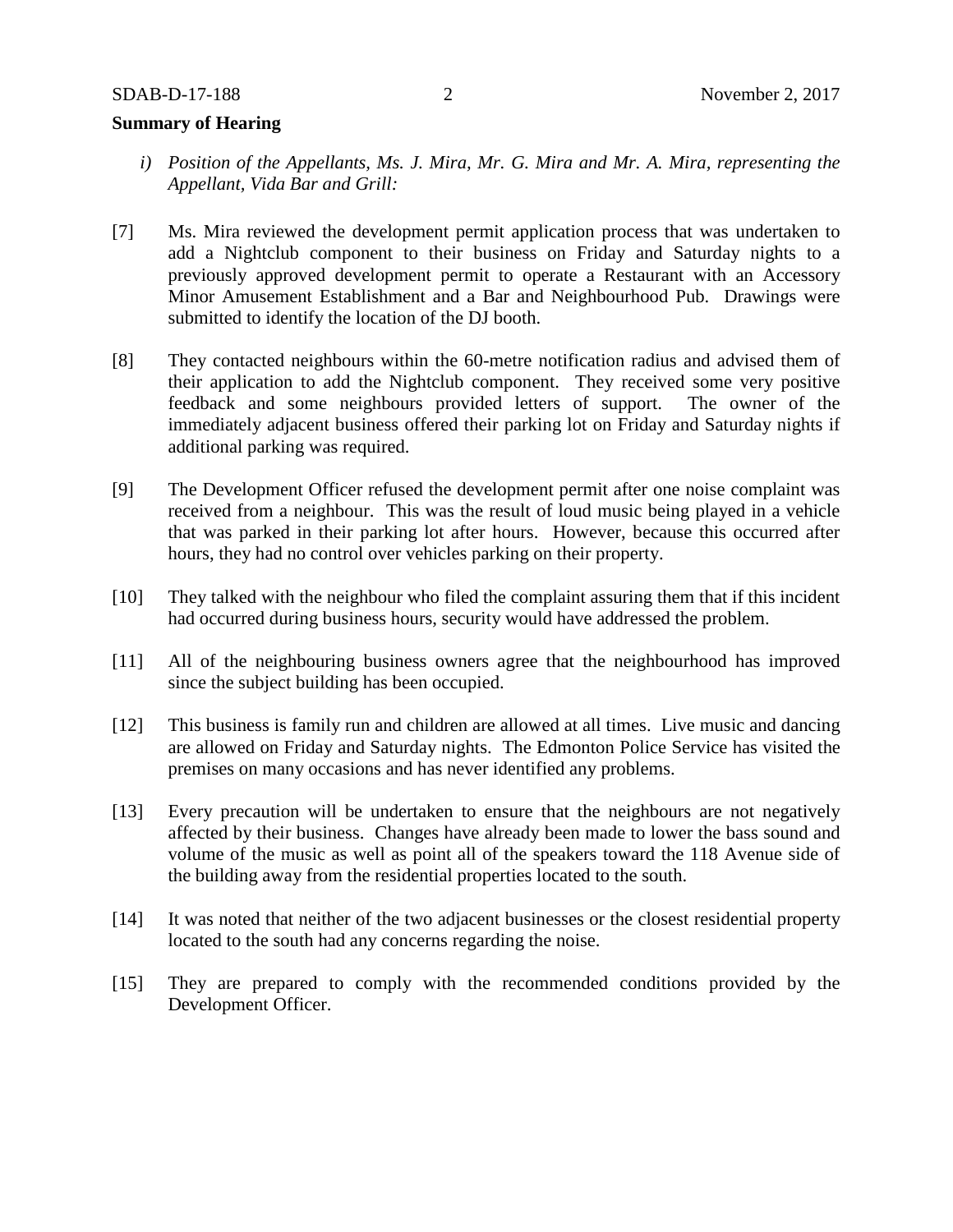- [16] Ms. Mira provided the following information in response to questions from the Board:
	- a) The Nightclub component opened on May 5, 2017, only on Friday and Saturday nights.
	- b) Saturday nights are usually busier with an average of 150 occupants.
	- c) The business is open until approximately 2:00 a.m.
	- d) A full menu is offered at all times.
	- e) With regard to the difference between a Nightclub Use and a Bar and Neighbourhood Pub Use, Ms. Mira indicated that a Bar and Neighbourhood Pub is allowed to play music either from a live band or a juke box, customers can dance at their tables, and operating hours are the same.
	- f) In her opinion, the excess of 10 square metres of Public Space calculated by the Development Officer is the result of the inclusion of the waiting area just inside the main entrance. There are two tables located in that area for customers to wait if the Restaurant is busy but it is never used as part of the Nightclub Use.
	- g) The diagram that was used to calculate the Public Space was referenced to illustrate the location of four tables that are moved to provide space for dancing. This space is approximately 10 feet by 10 feet in size. One table is removed from the dining area to allow space for the DJ or live band to set up.
	- h) There is no stage or designated dance floor and it was her estimation that the area provided for entertainment is less than 10 percent of the Floor Area of the building which is approximately 5,200 square feet in size.
	- i) The two existing billiard tables were used by Boston Pizza and Royal Pizza who previously occupied the building and they were included in the purchase agreement.
	- j) They were initially told that based on the size of the building, the maximum occupancy could be 220 people.
	- k) None of the submitted diagrams include measurements for a designated entertainment area.
	- *ii) Position of Affected Property Owners in Support of the Appellant, Mr. J. Oliveri, property owner of the subject Site:*
- [17] Mr. Oliveri has owned the property for 15 or 20 years. He reiterated that the billiard tables have always been in the building and were used by the two previous Restaurants that operated from this location.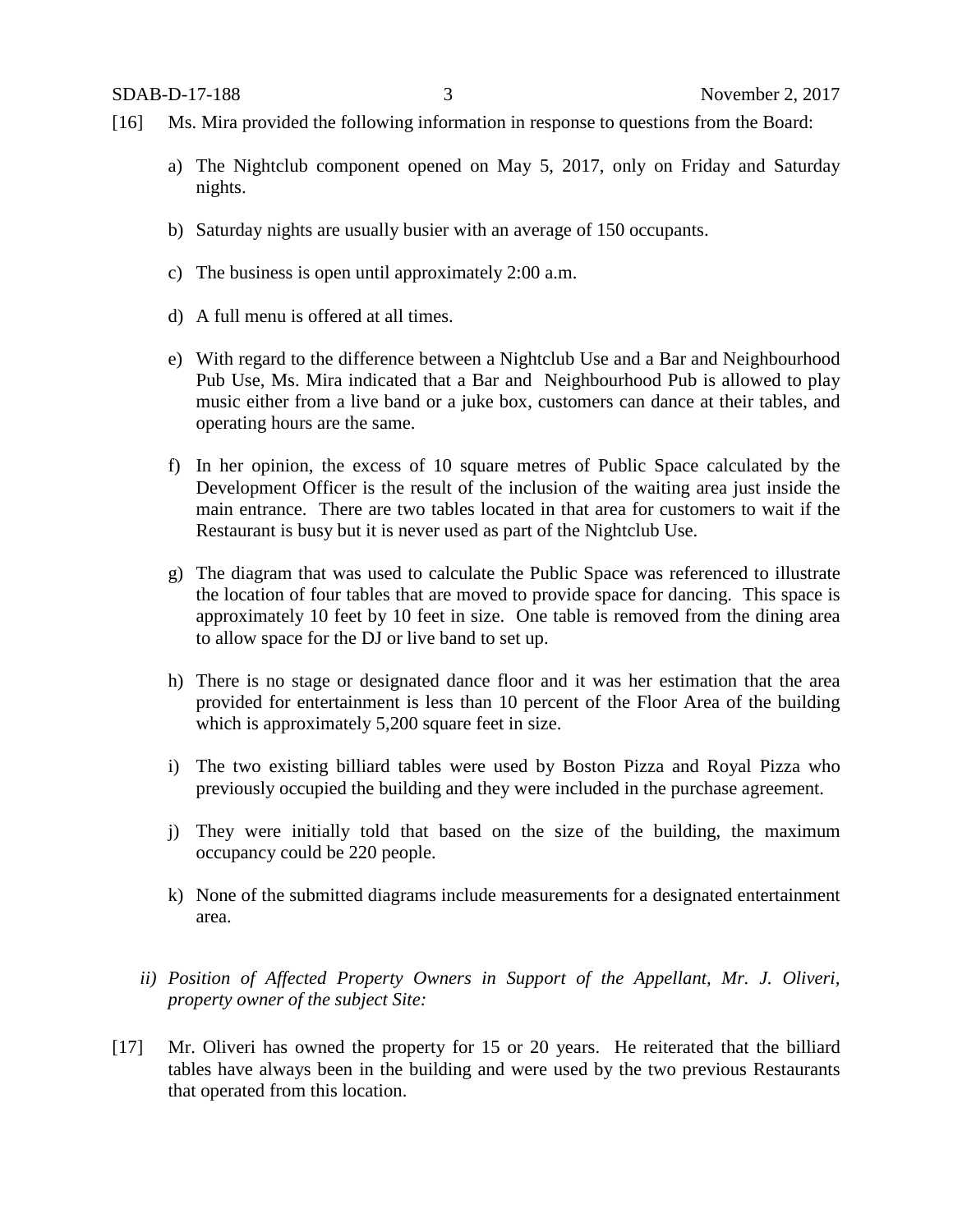- [18] He acknowledged that there were many undesirable people on the site when the building was vacant.
- [19] In his opinion the inclusion of the Nightclub Use would not impact the approved Use of the building as a Restaurant and Bar and Neighbourhood Pub.
	- *iii) Position of the Development Authority, Ms. S. Buccino:*
- [20] Ms. Buccino provided written submissions and did not attend the hearing.
	- *iv) Position of an Affected Property Owner in opposition to the Appellant, Ms. D. Supernault:*
- [21] Ms. Supernault resides south of a Pawn Shop which is adjacent to Vida Bar and Grill.
- [22] She does not object to the operation of a Bar and Neighbourhood Pub and welcomes this addition to the neighbourhood. However, she and several neighbours have some concerns regarding the excessive noise generated by the music that carries outside of the building after 3:00 a.m.
- [23] The complaint about the noise was filed by someone who resides in one of the rental properties located south of the building.
- [24] Ms. Supernault provided the following information in response to questions from the Board:
	- a) People often have loud arguments in the parking lot outside the building.
	- b) The Pawn Shop was operating from this location when she purchased her property seven years ago.
	- c) In her opinion a Nightclub is perceived differently than a Bar and Neighbourhood Pub, because it is usually busier and has a different clientele.
	- d) Her main concern is the noise and she indicated that the intensity of the use of this building has changed over the summer months.
	- *v) Rebuttal of the Appellants:*
- [25] They reiterated that they have made changes to lower the bass of the volume of the music to address the noise concerns.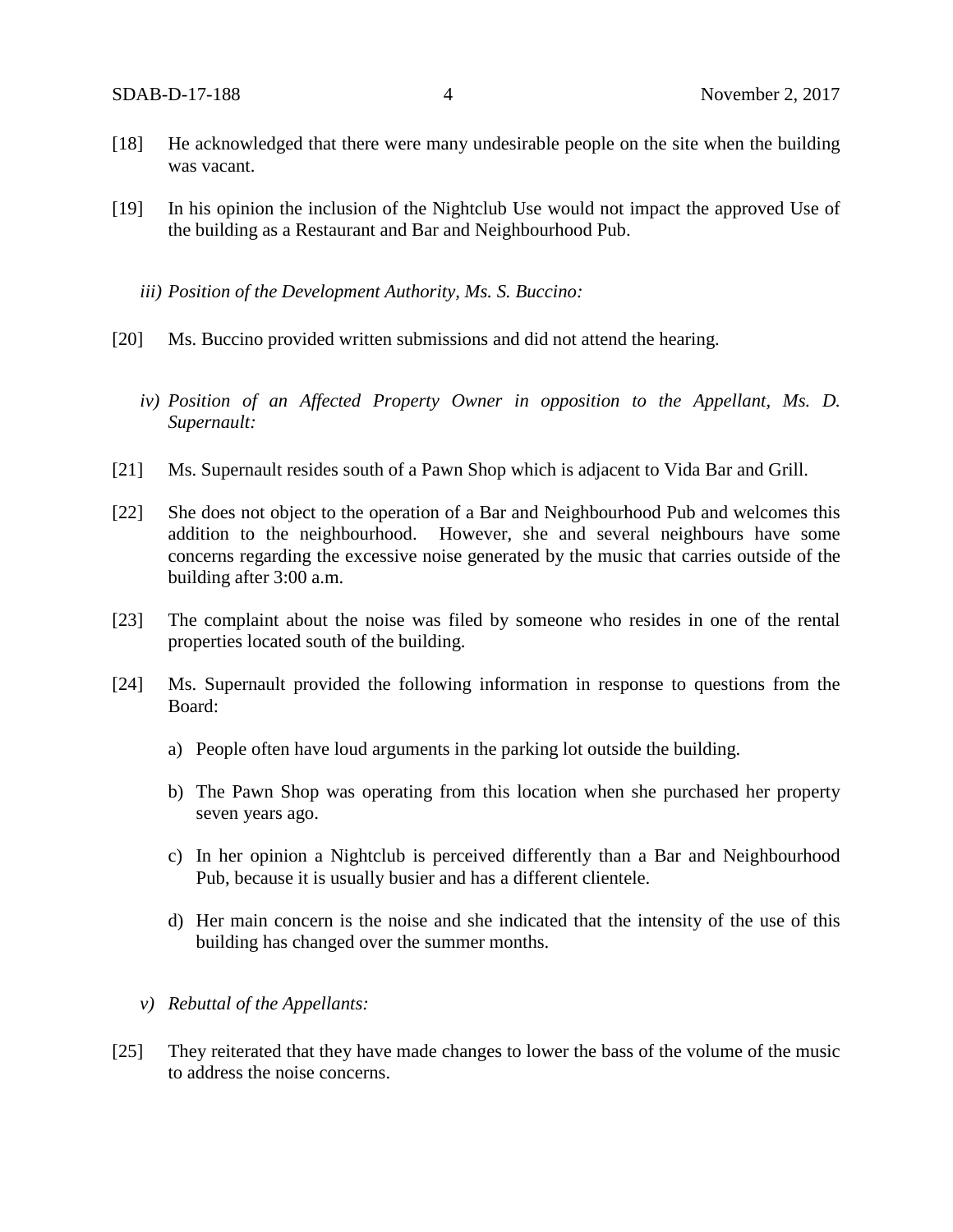- [26] The business never operates past 2:00 a.m. or 2:15 a.m. but they do not have any control over the activities that may occur in the parking lot after hours. Security is on site during operating hours to address any problems inside the building or in the parking lot. Last call for alcohol is at 2:00 a.m.
- [27] Ms. Mira agreed with Ms. Supernault that a Nightclub is perceived differently than a Bar and Neighbourhood Pub. However, this is a family run restaurant where people come to have a meal, enjoy some entertainment and dance.
- [28] The building will be soundproofed to ensure that music is not emanating from the building. Their goal is to get along with all of their neighbours so that they will visit the restaurant for a meal and enjoy some entertainment.
- [29] Security is on site to ensure that no one is drinking excessively and customers are cut off it is deemed appropriate.

#### **Decision**

- [30] The appeal is **ALLOWED** and the decision of the Development Authority is **REVOKED**. The development is **GRANTED** as applied for to the Development Authority, subject to the following **CONDITIONS**:
	- 1. The Nightclub Use is only approved on Fridays and Saturdays until 2:00 a.m.;
	- 2. NO parking, loading, storage, trash collection, outdoor service or display area shall be permitted within a Setback. Vehicular parking, loading, storage and trash collection areas shall be located to the rear of sides of the principal building and shall be screened from view from any adjacent Sites, public roadways or a LRT line in accordance with the provisions of Section 55.5 of this Bylaw. If the rear or sides of a Site are used for parking, an outdoor service or display area or both, and abut a Residential Zone or a Lane serving a Residential Zone, such areas shall be screened in accordance with the provisions of subsection 55.4 of this Bylaw. (Reference Section 330.4.5);
	- 3. Any outdoor lighting for any development shall be located and arranged so that no direct rays of light are directed at any adjoining properties, or interfere with the effectiveness of any traffic control devices. (Reference Section 51);
	- 4. All required parking and loading facilities shall only be used for the purpose of accommodating the vehicles of clients, customers, employees, members, residents or visitors in connection with the building or Use for which the parking and loading facilities are provided, and the parking and loading facilities shall not be used for driveways, access or egress, commercial repair work, display, sale or storage of goods of any kind. (Reference Section 54.1(1)(c));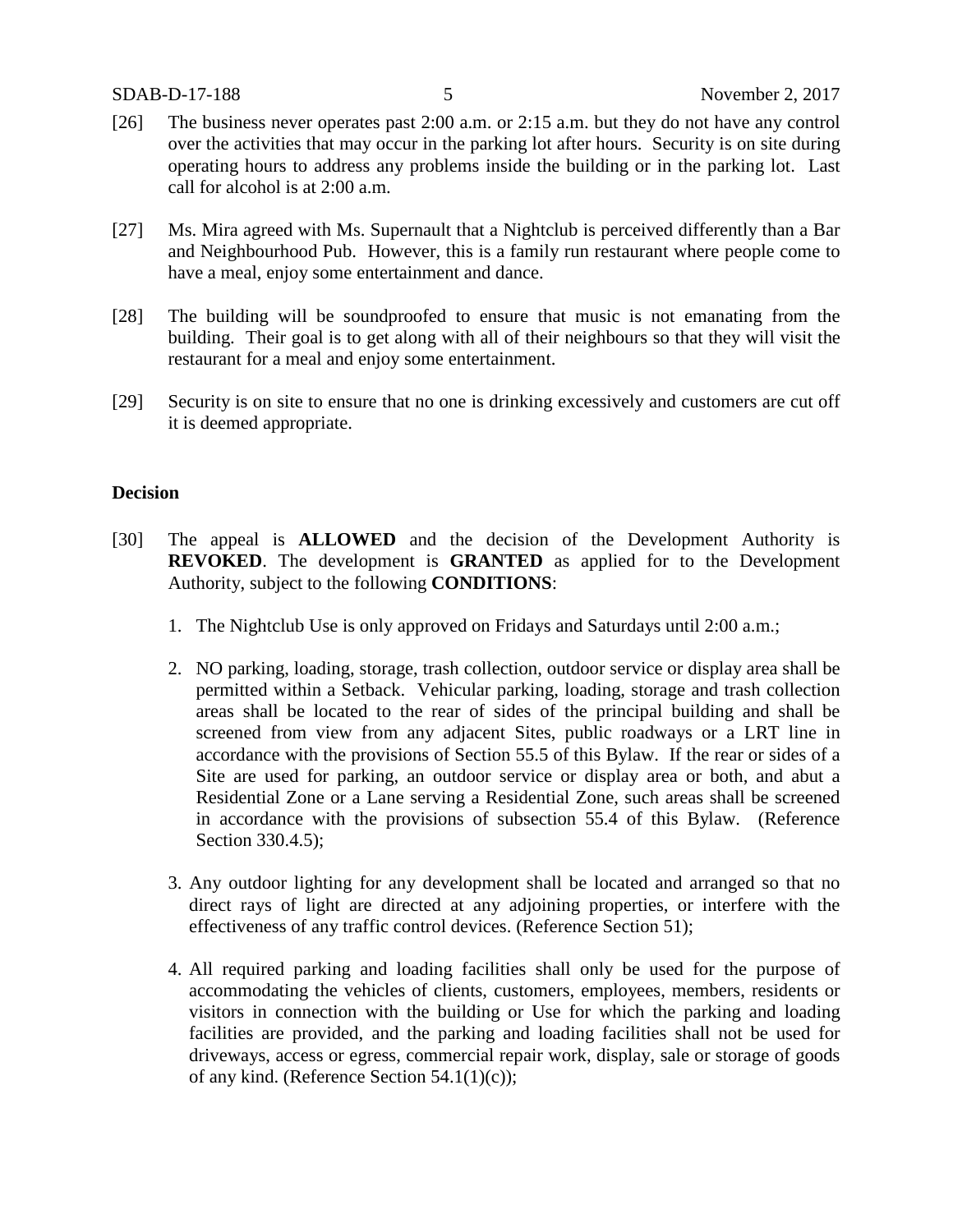5. All outdoor trash collection areas shall be located and screened to the satisfaction of the Development Officer in accordance with Sections  $55(4)$  &  $(5)$ .

#### **Reasons for Decision**

- [31] Restaurants, Minor Amusement Establishments, Bars and Neighbourhood Pubs and Nightclubs are all Discretionary Uses in the (CB1) Low Intensity Business Zone.
- [32] The Board reviewed the main floor plan that was used by the Development Officer to calculate the total Public Space. The Appellant provided evidence that the lobby and reception area identified on the plan are, in practice, not used in the operation of the proposed Nightclub Use and therefore should not have been included in the calculation of Public Space.
- [33] The Board accepts the evidence provided by the Appellant that this area should not have been included in the calculation of Public Space and therefore finds that the proposed Nightclub Use does not exceed the maximum allowed 240 square metres of Public Space and is therefore a listed Discretionary Use in the (CB1) Low Intensity Business Zone.
- [34] The Board accepts the submission of the Appellants that the proposed Use may be that of a Nightclub, however the actual Use is closer to a Bar and Neighbourhood Pub or Restaurant. For instance, full meals are served during all hours of operation.
- [35] The building has operated as a Restaurant, Minor Amusement Establishment and a Bar and Neighbourhood Pub since 1989. The Board finds that the addition of the Nightclub Use is reasonably compatible with surrounding Uses for the following reasons:
	- a) A condition has been imposed to only allow the Nightclub Use on Fridays and Saturdays, which will ensure that the business continues to operate primarily as it has for many years as a Restaurant, Minor Amusement Establishment and a Bar and Neighbourhood Pub.
	- b) The Board acknowledges the noise concerns of some of the neighbours, including one neighbour who attended the hearing but notes that the Appellant has taken steps to address these concerns by reducing the music volume and changing the location of speakers and has further plans to provide more sound proofing in the building.
	- c) The Appellant undertook some community consultation and provided written support from two adjacent business owners as well as the most affected neighbour who resides in the residential zone south of the subject site. The Board also notes that support was provided by the Inglewood Community League.
	- d) The proposed development meets all of the regulations of the (CB1) Low Intensity Business Zone and the *Edmonton Zoning Bylaw*.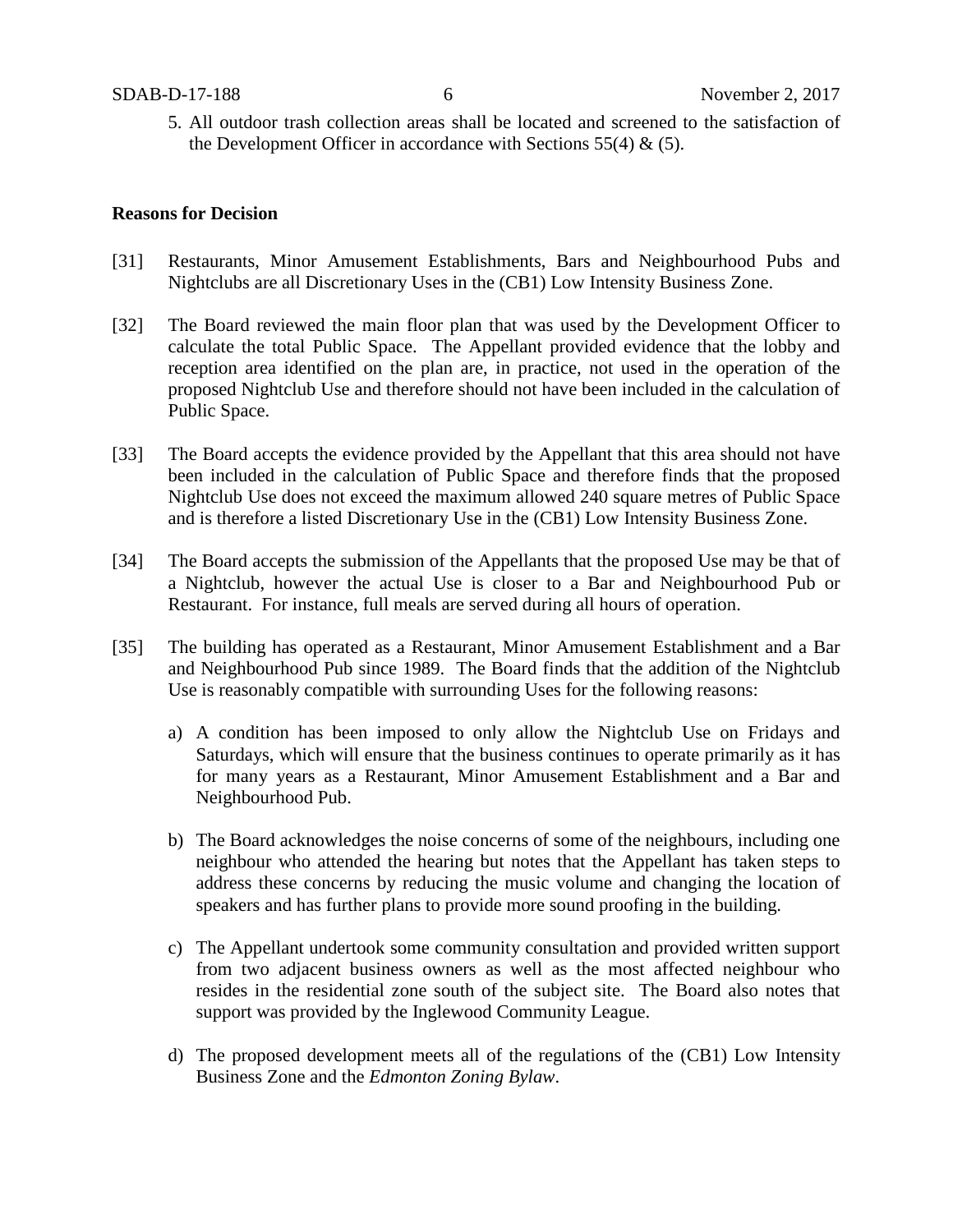[36] Based on the above, the Board concludes that the proposed development with the conditions imposed is reasonably compatible with the neighbourhood.

> Mr. W. Tuttle, Presiding Officer Subdivision and Development Appeal Board

Board members in attendance: Mr. V. Laberge, Mr. J. Wall, Ms. M. McCallum, Ms. G. Harris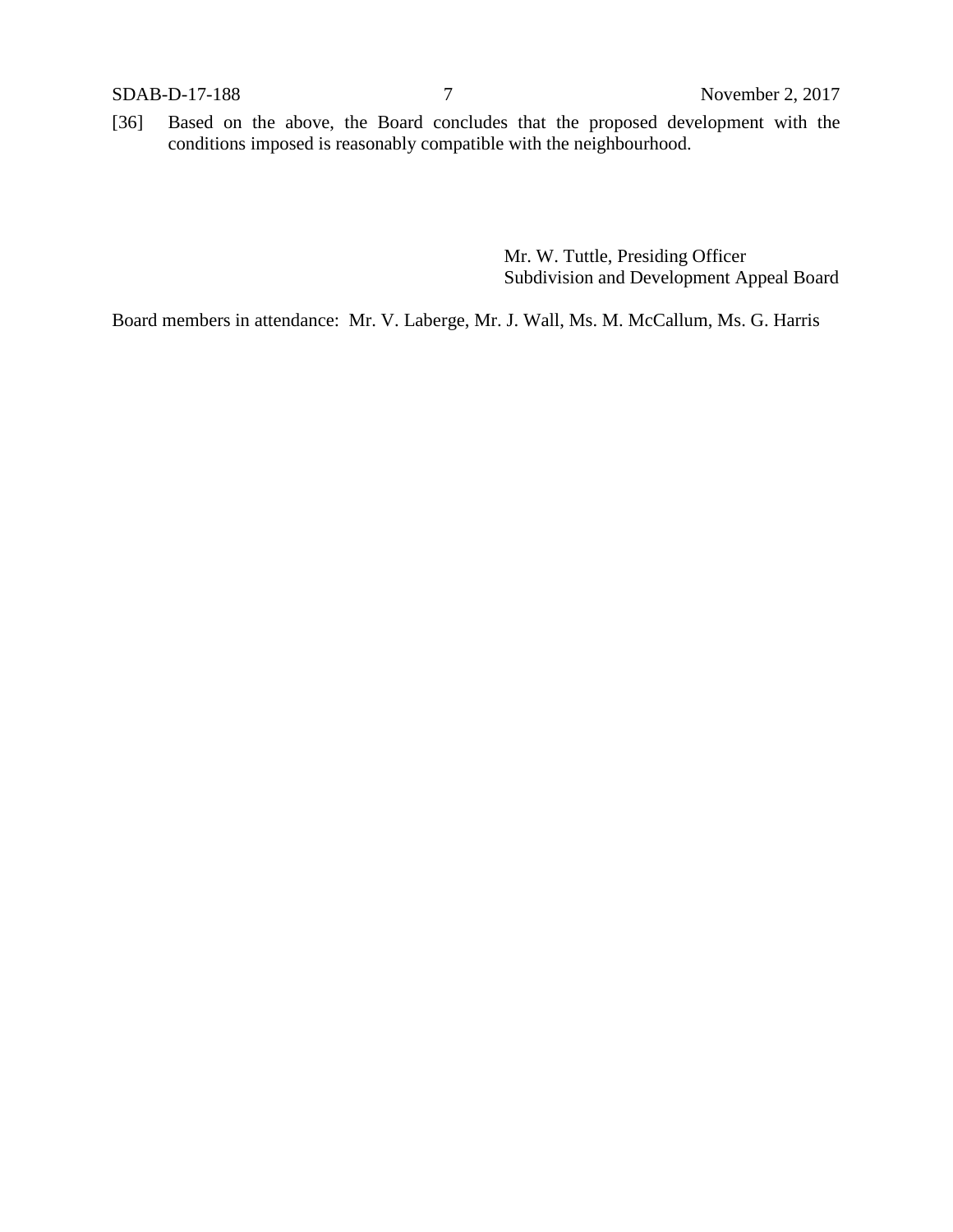### **Important Information for the Applicant/Appellant**

- 1. This is not a Building Permit. A Building Permit must be obtained separately from the Sustainable Development Department, located on the 2nd Floor, Edmonton Tower, 10111 – 104 Avenue NW, Edmonton, AB T5J 0J4.
- 2. Obtaining a Development Permit does not relieve you from complying with:
	- a) the requirements of the *Edmonton Zoning Bylaw*, insofar as those requirements have not been relaxed or varied by a decision of the Subdivision and Development Appeal Board,
	- b) the requirements of the *Alberta Safety Codes Act*,
	- c) the *Alberta Regulation 204/207 – Safety Codes Act – Permit Regulation*,
	- d) the requirements of any other appropriate federal, provincial or municipal legislation,
	- e) the conditions of any caveat, covenant, easement or other instrument affecting a building or land.
- 3. When an application for a Development Permit has been approved by the Subdivision and Development Appeal Board, it shall not be valid unless and until any conditions of approval, save those of a continuing nature, have been fulfilled.
- 4. A Development Permit will expire in accordance to the provisions of section 22 of the *Edmonton Zoning Bylaw, Bylaw 12800*, as amended.
- 5. This decision may be appealed to the Alberta Court of Appeal on a question of law or jurisdiction under section 688 of the *Municipal Government Act*, RSA 2000, c M-26. If the Subdivision and Development Appeal Board is served with notice of an application for leave to appeal its decision, such notice shall operate to suspend the Development Permit.
- 6. When a decision on a Development Permit application has been rendered by the Subdivision and Development Appeal Board, the enforcement of that decision is carried out by the Sustainable Development Department, located on the 2nd Floor, Edmonton Tower, 10111 – 104 Avenue NW, Edmonton, AB T5J 0J4.

*NOTE: The City of Edmonton does not conduct independent environmental checks of land within the City. If you are concerned about the stability of this property for any purpose, you should conduct your own tests and reviews. The City of Edmonton, when issuing a development permit, makes no representations and offers no warranties as to the suitability of the property for any purpose or as to the presence or absence of any environmental contaminants on the property.*